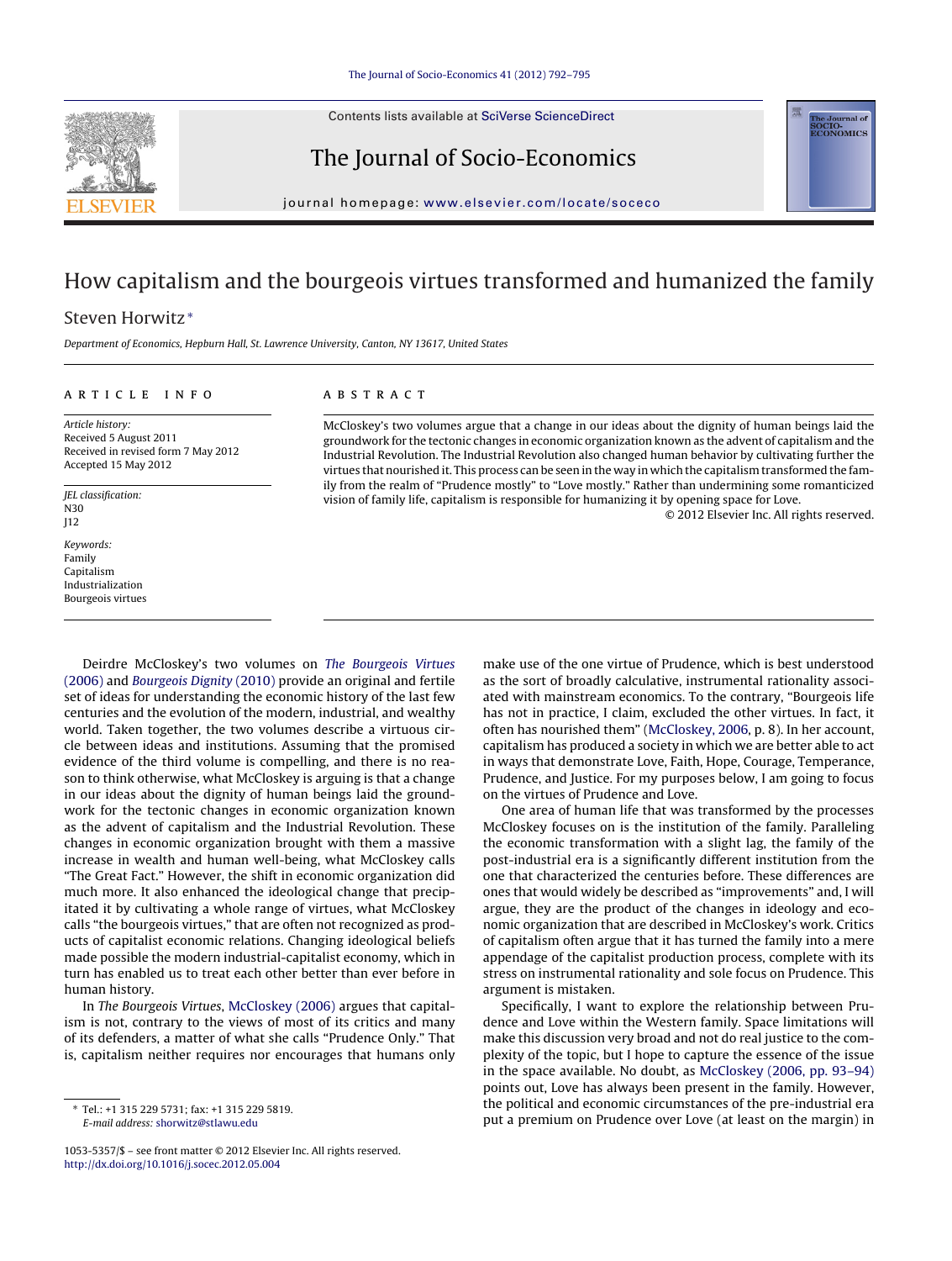how the family functioned from day to day. Love was indulged when it could be, but Prudence frequently demanded that Love take a back seat. What capitalism did was to invert the relative importance of Prudence and Love. Capitalism made it possible for families to be first and foremost about Love and has led us to think that family decisions made by Prudence alone are not very virtuous. To the extent capitalism's success requires functional families, McCloskey is quite right to say that capitalism both promotes and requires the bourgeois virtue of Love. Contrary to the critics, it was prior to capitalism and industrialization that the family would have been more accurately described as an "appendage" to the economy. Capitalism and industrialization humanized the family and turned it into an institution largely centered around Love and emotional satisfaction and other of the bourgeois virtues, rather than being almost all about Prudence.

#### **1. The pre-industrial family**

The development of sedentary agriculture profoundly transformed humanity in a whole number of ways, including the institution of the family. Agriculture led to an extension of the division of labor and exchange via specialization as an increasingly central element of human society. Agricultural specialization and exchange required the complementary development of early forms of private property and basic legal institutions to ensure the successful use of exchange as an economic allocation process. The extension of the division of labor and the rising level of wealth that accompanied it made it possible for married couples to geographically and economically separate themselves from the larger group and to establish the marital dyad, rather than bands of kin, as the constituent institution of the social order. Though this was not the "nuclear family" of modernity, it did represent an important shift from the community to the family as the basic economic and political unit. Another way to see this is that individual families began to take on functions that were previously those of the band/tribe/community as a whole.

Economically, families in the pre-industrial era can be fruitfully understood in terms close to how we might analyze firms today. Members of the household, which likely included not just mom, dad, and kids, but extended family members and possibly servants or others, were seen as assets for the household's productive activities. Those assets were controlled by the male head of the household, as women, and somewhat later only married women, were often prohibited from owning land or being a party to a contract. Wives and children were expected to contribute to production activities, with children working the fields as soon as they were able to do so in a meaningful way. Wives split their time between market production activities and the household production activities associated with child-care and general household management activities such as food and cleanliness. [Shorter](#page--1-0) [\(1975,](#page--1-0) [p.](#page--1-0) [68\)](#page--1-0) offers a list of the different productive activities men and women typically engaged in pre-industrial France. As he comments, "Farm women were active in the fields as well as within the home."

The act of marriage created a new unit of production as well as the context in which new producers (children) could be created. In hunter/gatherer and agricultural societies, labor to collect or grow food was the basic necessity and the family as a structure for the inheritance of the land to grow it on was equally important. Even families engaged in craft work required a cheap source of labor. Having children was an easy way to augment the labor force and increase the family's ability to generate income. Obviously, this came at a cost, both in terms of the direct resources required to feed, clothe, and house children and in terms of the opportunity cost in terms of market production of the labor devoted to the marginal household production time required to care for children. This tradeoff was especially steep while children were very young and less so as children aged, with economies of scale implying declining marginal and average costs of caring for additional children as they aged.

The centrality of the family's economic functions meant that even parent–child relationships were often seen in crudely economic terms. As [Shorter](#page--1-0) [\(1975,](#page--1-0) [p.](#page--1-0) [5\)](#page--1-0) describes it: "While a residual affection between mother and child. . .has always existed. . .in traditional society the mother had [to be] prepared to place many considerations – most of them related to the desperate struggle for existence – above the infant's welfare." This is but another way of noting the high opportunity cost of maternal time. Having extended family members present helped free up the mother's time especially in poorer, rural families. [Shorter](#page--1-0) [\(1975,](#page--1-0) [pp.](#page--1-0) [170–171\)](#page--1-0) documents another strategy that poorer mothers sometimes used, which was to simply leave their children alone for very long stretches of time, not only leaving them "to stew in their own excrement for hours on end" but also making them vulnerable to death by fire or being attacked by wild animals (see also [Flandrin,](#page--1-0) [1979\).](#page--1-0) In some cases, parents simply abandoned children altogether when the costs of caring for them exceeded their expected (and discounted) future contributions to household output. In a world of extreme scarcity, Prudence must go where Love would fear to tread.

Were these parents, especially these mothers, simply "monsters?" [Shorter](#page--1-0) [\(1975,](#page--1-0) [p.](#page--1-0) [169\)](#page--1-0) argues that they were not. They were responding to the constraints of their circumstances:

They had merely failed the "sacrifice" test. If they lacked an articulate sense of maternal love, it was because they were forced by material circumstances and community attitudes to subordinate infant welfare to other objectives, such as keeping the farm going or helping their husbands weave cloth.

In the world of the early 21st century, the vast majority of humans do not face circumstances that would lead to the choices made by pre-modern families. But what explains the predominance of parental love in the form that we now know it? Shorter suggests that those millions of pre-modern mothers eventually "consciously decide[d] to reorder their priorities" and put their children above all else. In economic terms, he ascribes this reorientation to a change in preferences.

This is McCloskey's argument in action. This transformation of attitudes toward children began to take place at around the same time as the Industrial Revolution. The evidence further suggests that while it is clear that preferences changed as individuals, including children, were seen as the morally relevant unit and that therefore their desires should be respected, this process can also be understood as a change in constraints. Parents have always, in some sense, loved their children, but in the marginal subsistence world pre-dating modernity, that love often came at a cost higher than they were able to bear. To indulge their desire to love would have risked their sheer survival. In the pre-industrial family, Prudence took precedence over Love. As we will see later, when the wealth produced by the advent of capitalism and industrialization raised living standards and reduced family sizes, it lowered the cost of indulging these sentiments, and those sentiments poured forth between both parents and children and the marital dyad itself.

It was not only children whose lives were subject to narrowly economic considerations. Similar prudential decisions characterized the husband–wife relationship.<sup>1</sup> Husbands remained both the

 $^{\rm 1}$  [Stone](#page--1-0) [\(1977\)](#page--1-0) provides a classic overview of marriage and family during this era in England.